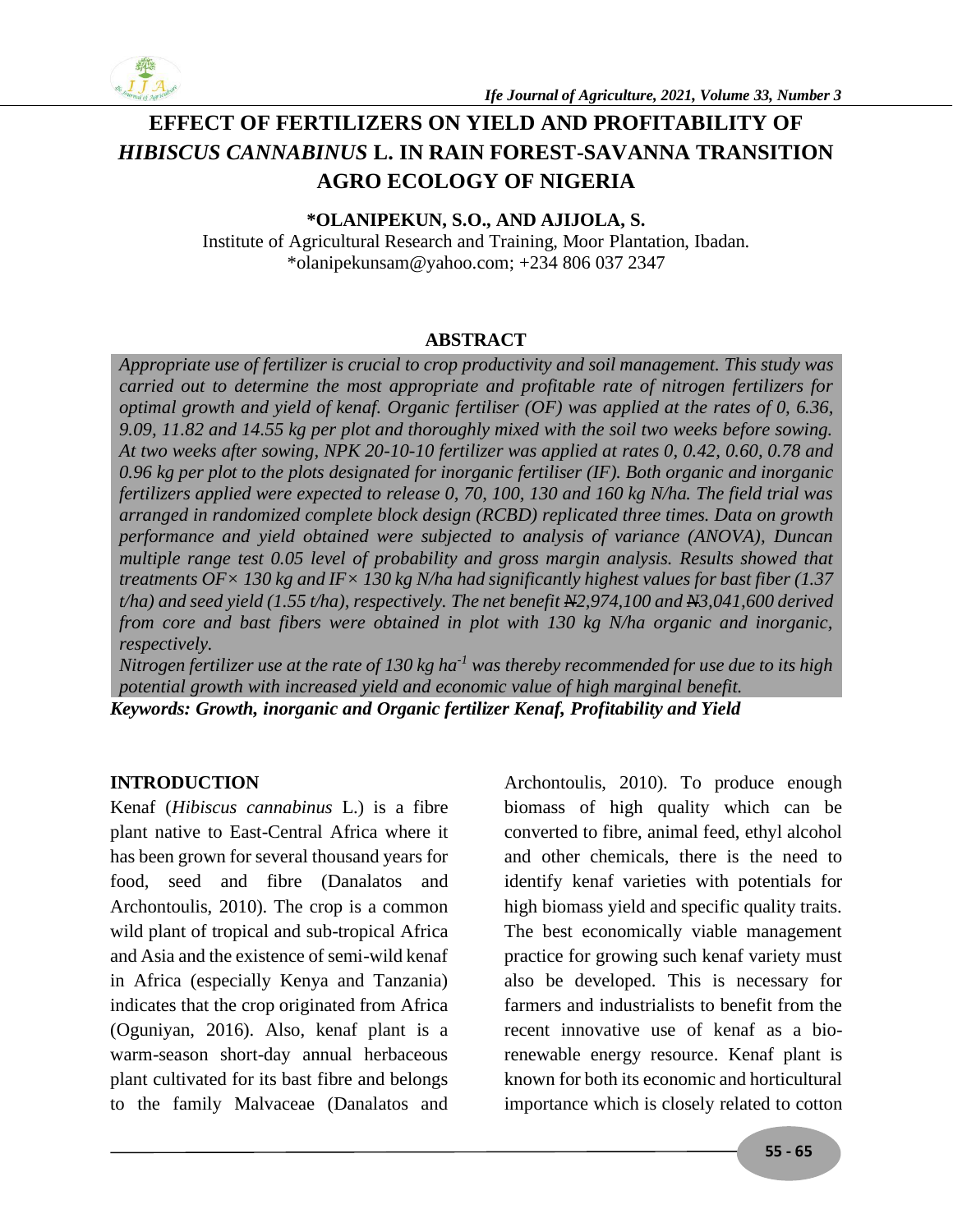

and okra. It has a wider range of adaptation to climate and soils than any other fibre crop grown for commercial uses (Agbaje *et al.*, 2011). Kenaf cultivation in Africa has been limited to small plot with low yield per unit land area, hence as low as 2.9% of the global production is being produced in Africa. This may be connected with the fact that most African soils are poor in nutrient contents and there is need to supplement the deficient nutrients with high rate of organic or inorganic fertilizers especially in kenaf production (Agbaje *et al.*, 2008; Adeniyan *et al.*, 2014). However, the detrimental effect of mineral fertilizer on the environment and its high cost calls for the use of organic fertilizer which are more locally available and had been adjudged to have environmental benefits. Olanipekun *et al*. (2016) reported that organic fertilizer could be applied at higher rate to improve growth and yield of kenaf. It also has the capacity to improve soil structure.

A lot of studies have been conducted on other factors directly related to the growth and yield of kenaf, such as the plant density, spacing, time of planting, method of planting and other cultural practices which include the tillage operation (land preparation). The production of kenaf in Nigeria would compare favourably in international market if backed up by good management practices, use of farm mechanization for commercial production, replenishing of soil nutrients with organic or inorganic fertilizers and availability of modern processing equipment (Ajijola *et al.*, 2011).

Francois *et al.* (1992) had reported a net income of N310,000 per hectare from kenaf products which make it to be more profitable

#### *Ife Journal of Agriculture, 2021, Volume 33, Number 3*

than any other food crops. However, Ajijola *et al.* (2011) reported a net return of N268,343.33 per hectare from kenaf fibre products and internal rate of returns (IRR) of 67.6%, which indicates that kenaf production in Nigeria is feasible and viable for enhancing foreign income earnings vis a vis improved the gross domestic products (GDP) in Nigeria.

Therefore, the objectives of the study were to evaluate the effects of different rates of organic and inorganic fertilizers on the growth and productivity of kenaf and determine the economic values of these fertilizers on the performance of kenaf.

# **MATERIALS AND METHODS Study Area and Description of the Site**

The study was carried out on the Experimental Farm of the Institute of Agricultural Research and Training, Ibadan, located on Latitude  $07^{\circ}$  38'N, Longitude  $03^{\circ}$ 84'E and altitude of 182 m above sea level. The site is located within the rainforestsavanna transition agro ecological zone of Nigeria. The ecology is characterized by bimodal rainfall distribution with distinct dry and wet seasons. Annual rainfall ranges between 1084 to 1315 mm for the period of the study (Oguniyan, 2016). The dry season runs through early November to the end of March, and the wet season is from early April to October annually, while annual temperature ranges from 21 to 36  $^{\circ}$ C.

### **Land preparation and experimental design and soil analysis**

Field trials were conducted in 2014 and 2015 to evaluate the response of kenaf to fertiliser types and rates. The whole field measured 34  $m \times 19$  m was divided into main plot of 19 m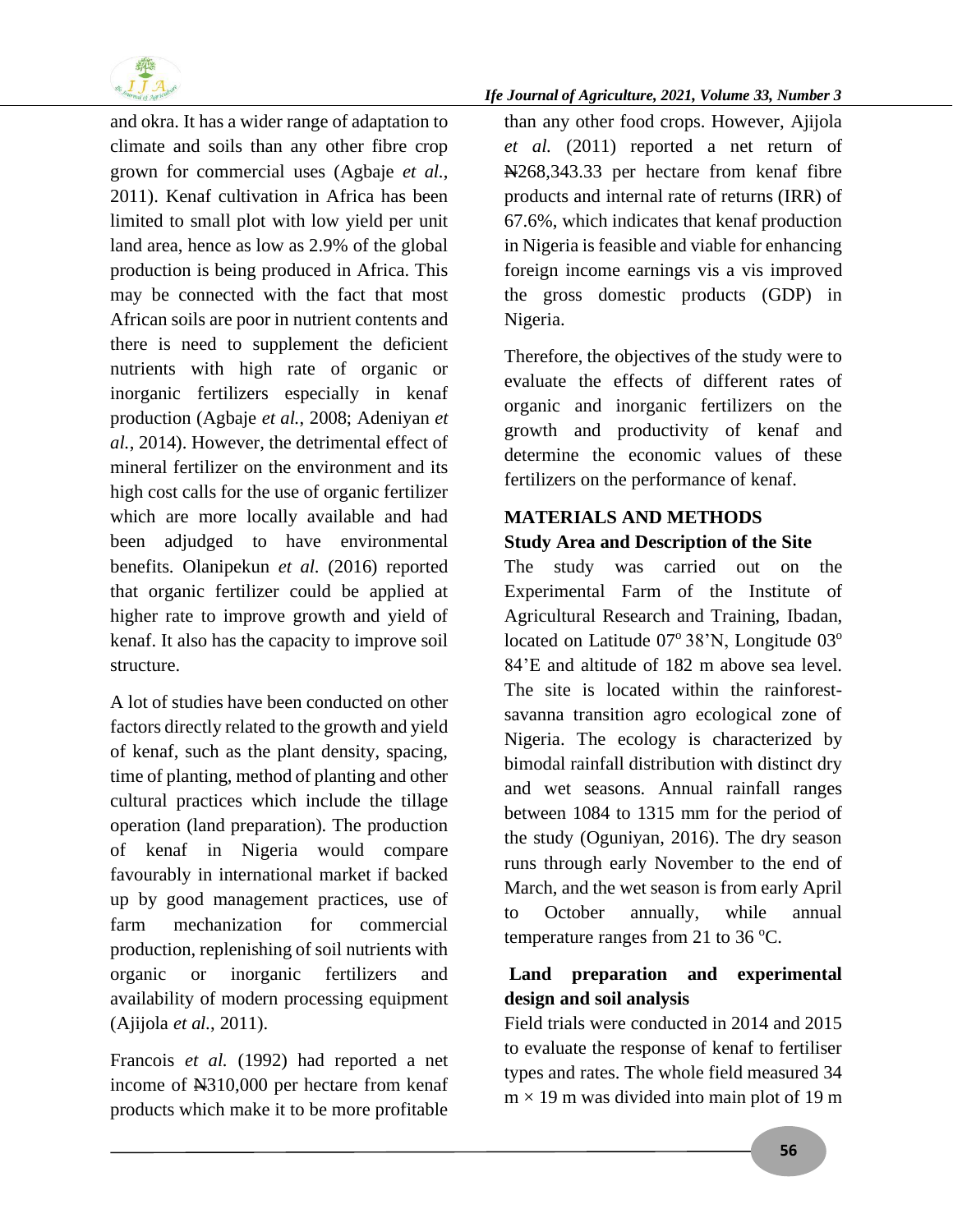

 $\times$  4 m leaving 2 m space between two main plots. Sub-plot measured 3 m x 4 m each with 1 m gap between two sub plots. The main plots were for the two fertiliser types while subplots were for five fertiliser rates and were laid side by side in each replicate. The experiment was arranged in a randomized complete block design (RCBD) with three replicates.

Soil samples were randomly taken within 0- 15 cm depth, bulked and sub samples were taken for soil analysis before the experiment start in each year. The samples were air-dried and passed through a 2.0 mm mesh sieve and another part with 0.5 mm mesh sieve (for organic carbon). The samples were analyzed for pH  $(H<sub>2</sub>O)$ , organic carbon, total nitrogen, available phosphorus (P), exchangeable bases; Ca, Mg K, and Na following the standard procedure. Organic fertiliser (OF) were applied as: 0, 6.36, 9.09, 11.82 and 14.55 kg per plot and thoroughly mixed with the soil two weeks before sowing. At two weeks after sowing, the following quantity of NPK 20-10-10: 0, 0.42, 0.60, 0.78 and 0.96 kg per plot were applied to the plots designated for inorganic fertiliser (IF). Both organic and inorganic fertiliser applied were expected to release 0, 70, 100, 130 and 160 kg N/ha.

#### **Planting and field management**

Four seeds of Ifeken 100 variety of kenaf were planted at 0 - 0.5 cm depth with spacing of 50 cm  $\times$  20 cm on the 24 May, 2014. The plants were thinned to two plants per stand at 2 WAS, resulting in a plant density of  $240,000$  plant ha<sup>-1</sup>. Hoe weeding was done at 3 and 6 WAS, while insect pests were controlled at 4 and 8 WAS using Laraforce (Lambda halothrin 2.5% E.C) insecticide at

the rate of  $1L$  ha<sup>-1</sup> with dilution factor of 2.5 ml/litre.

#### **Data collection**

Ten plants were randomly selected from the middle of each plot and these were tagged for data collection on crop performance. Plant height (cm), stem diameter (cm) and number of leaves were obtained from the tagged plants. Plant height was measured from the soil surface to the tip of the stem using a meter rule graduated in centimeter. Stem diameter was measured using Vernier caliper at the base of each plant, 10 cm above the soil surface. Number of leaves per plant was counted while leaf area per plant was measured using SHY- 150 leaf area meter with accuracy of  $\pm$  2%.

### **Fibre yield determination**

At 10 WAS, plants within 1  $m<sup>2</sup>$  were cut at height of 10 cm from plant base within the inner row of each plot in each replicate to avoid border effects. The leaves were removed and whole stems were subjected to water retting. The plants were soaked in water for 14 days. After the  $14<sup>th</sup>$  day, the plants were removed from water and the bast was separated from the core. The bast and core were thereafter washed with clean water and sun dried. Dried bast and core yield were determined by weighing using Mettler PM 4000 weighing balance.

# **Determination of seed yield and yield components**

At 20 WAS (when more than 80% of the capsules were already dried but before the seed started to shatter), the plants were cut at about 1 m above ground level. Five plants were selected from each plot to determine: number of capsule per plant and number of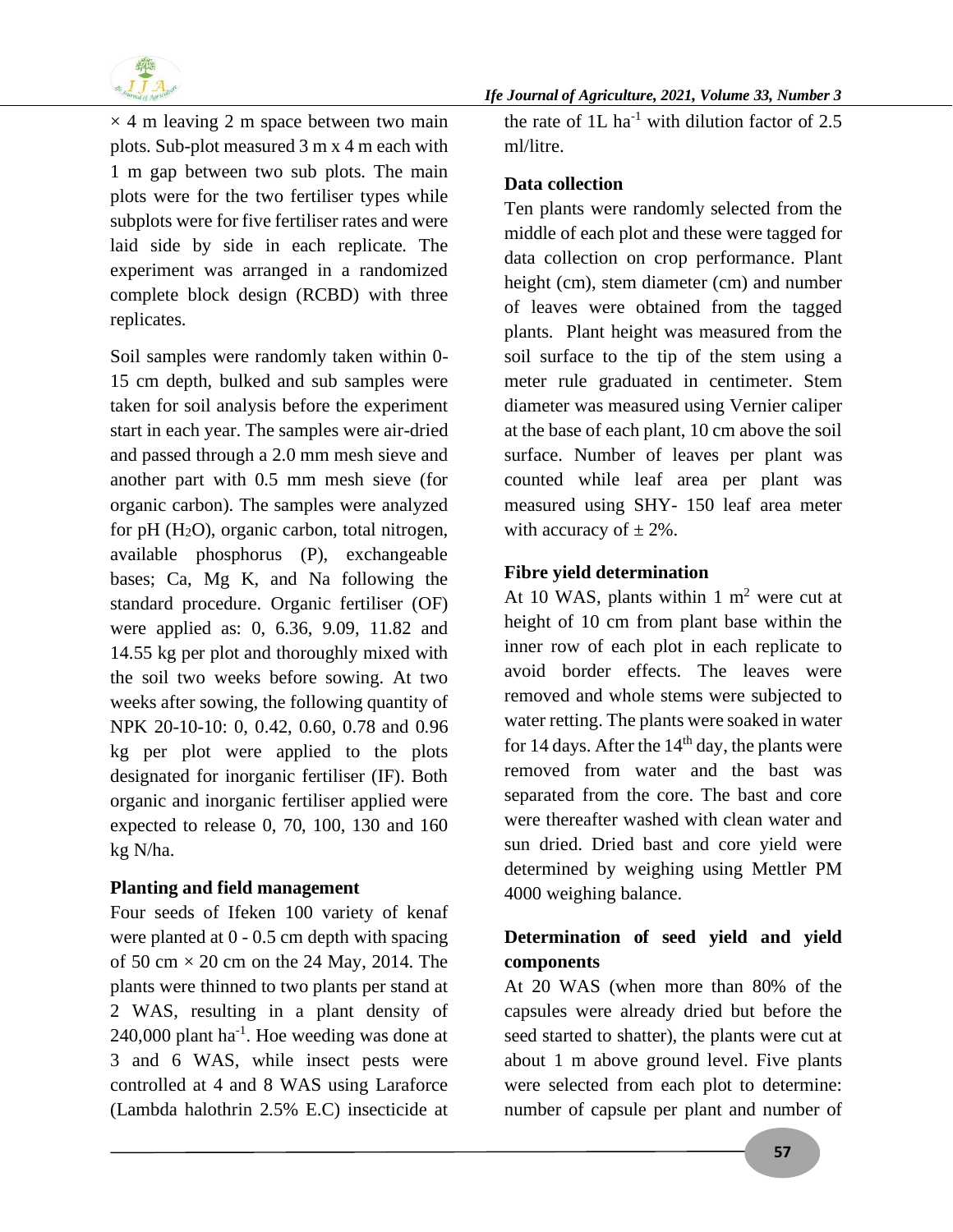

seed per capsule through visual counting. Weight of 100-seed and the total seed weight per plot were also determined using top load weighing balance.

## **Statistical analysis**

Data on plant height, stem diameter, number of leaves, leaf area, fibre yield and seed yield were subjected to ANOVA using SAS statistical package (SAS, 2007) and the mean comparisons were performed by Duncan's multiple range test (DMRT) at  $P \le 0.05$ 

### **Profitability Analysis:**

In determining the most economically acceptable (treatment) practice, partial budget analysis was carried out to estimate the gross value of the fibre and seed yield of kenaf using the adjusted fibre yield and seed at the prevailing market price for kenaf fibre, seed and inputs used following Saka *et al*. (2007). The prevailing wage rates paid to farm labourers at the location were used to estimate the labour cost that varies. All other production costs were adjudged with the prevailing prices of the inputs. The accruing marginal net benefit and the costs that vary were then compared in dominance analysis based on the criterion that any treatment that had net benefit equal to or lower than that of another treatment with lower cost is dominated and as such would not be considered for investment by the farmer.

 $GM = GR - TVC$ Where,  $GM =$  Gross Margin  $(\mathbf{H})$  $GR = Gross$  Revenue TVC = Total Variable Cost The Net Farm Income was calculated as;  $NFI = GR - TC$ Where;

 $NFI = Net Farm Income$ 

 $GR = Gross$  Margin  $TC = Total Cost (TVC + TFC)$ TVC = Total Variable Cost TFC = Total Fixed Cost

However, the values of the Total Fixed Cost items used in this study were obtained by depreciating all fixed items using straight line depreciation method. That is, the purchasing price divided by the life span (useful life) of the fixed items, and it is assumed that the salvage value of the fixed items is zero.

# **RESULTS AND DISCUSSION**

Kenaf plant height, bast fiber and seed yield were significantly influenced by varying fertiliser rates applied (Table 1). The study corroborate the findings of Mohd Hadi *et al* (2013) that kenaf stem height varies with type and rate of fertilisers applied. The least plant height  $(177.52 \pm 4.13$  cm) was obtained from plot without fertiliser. This value was not significantly different from what was obtained in plots with rates 70, 100 and 130 kg N/ha they were however higher than control. This is similar to the findings of Danalatos and Archontoulis (2010) who reported that kenaf plant heights obtained under different N rates of 50, 100 and 150 kg N/ha were not significantly different from one another. Islam *et al.* (2011) stated that organic and chemical fertilisers significantly affected the growth and yield of kenaf stem which supports the findings of this result.

Bast fiber yield followed same trend with the highest bast obtained from plot with 160 kg N/ha and the least from control. Bast fiber yields of  $1.27 \pm 0.98$  t/ha from plot with 160 kg N/ha and  $1.17\pm0.59$  t/ha from plot with 130 kg N/ha were the highest, contrary to Hossain *et al.* (2011) who reported that fiber yield of kenaf varieties were significantly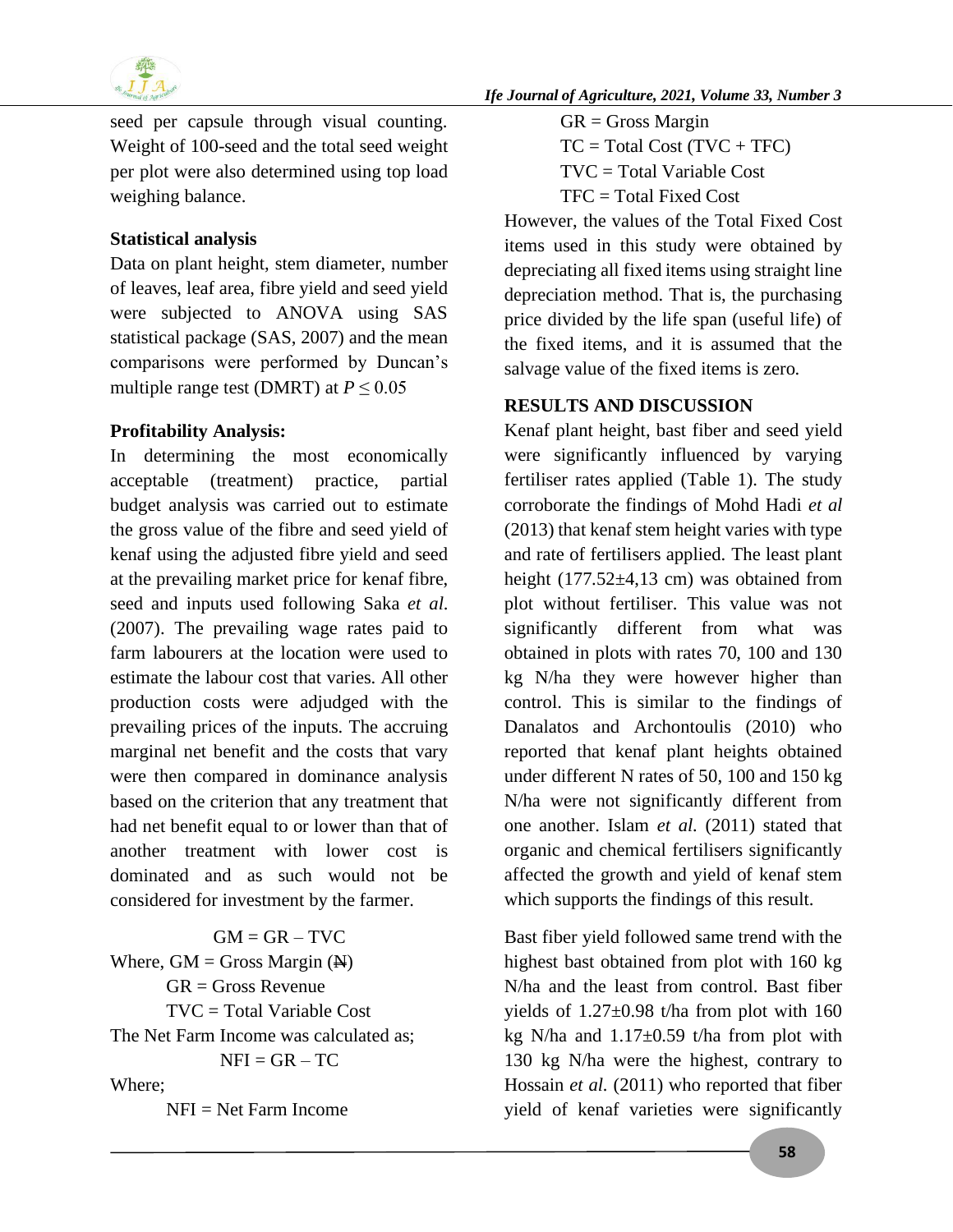

*Ife Journal of Agriculture, 2021, Volume 33, Number 3*

influenced by fertilizer level in a paper titled growth, yield and fiber morphology of kenaf grown on sandy bris soil as influenced by different levels of carbon. Bast fibre yield  $(0.80\pm0.54)$  t/ha) was least in plot without fertiliser applied. Seed yield values obtained from plots with rate 160 kg N/ha  $(3.39\pm0.22)$ t/ha) and 130 kg N/ha  $(3.09\pm0.17)$  t/ha) were

not significantly different from each other but they were both significantly higher than the seed yield  $(2.66\pm0.14 \text{ t/ha and } 2.58\pm0.14 \text{ t/ha})$ t/ha) from plots with rate 100 kg N/ha and 70 kg N/ha, respectively. The least seed yield  $(2.24\pm0.16)$  t/ha) was from plot without fertiliser.

| Table 1: Mean square values of growth and yield parameters of four kenaf varieties grown |
|------------------------------------------------------------------------------------------|
| under different fertilizer types and levels                                              |

| Source of variation | df            | Plant Height           | Stem diameter | Number    | Fiber Yield |             | Seed Yield |
|---------------------|---------------|------------------------|---------------|-----------|-------------|-------------|------------|
|                     |               | (cm)                   | (cm)          | of leaves | (t/ha)      |             | (t/ha)     |
|                     |               |                        |               |           | Core        | <b>Bast</b> |            |
| Replicate           | $\mathcal{D}$ | 770.43                 | 0.69          | 1060.06   | 3.01        | 3.25        | 5.31       |
| <b>FT</b>           |               | 3223.31                | 0.37          | 75.02     | 1.58        | 1.29        | 1.49       |
| FR                  | 4             | $4332.15$ <sup>*</sup> | 0.46          | 582.40    | 1.65        | $0.89*$     | $4.92*$    |
| $FT*FR$             | 10            | 502.61                 | 0.25          | 865.29    | 2.26        | 0.49        | 4.14       |
| Error               | 16            | 589.39                 | 0.26          | 431.64    | 4.85        | 1.72        | 11.11      |

 $(*)$  – Significant at Pr < 0.05

FT=Fertilizer Type, FR= Fertilizer rate

#### **Table 2: Effect of fertilizer types and varying levels on growth and yield of kenaf varieties**

| Source                 | Plant height                     | <b>Stem</b>     | Number of        |                 | Fiber Yield (t/ha)             | Seed                         |
|------------------------|----------------------------------|-----------------|------------------|-----------------|--------------------------------|------------------------------|
|                        | (cm)                             | Diameter (cm)   | leaves           | Core            | <b>Bast</b>                    | Yield (t/ha)                 |
| <b>Fertilizer Type</b> |                                  |                 |                  |                 |                                |                              |
| <b>NPK</b>             | $194.75 \pm 2.80$                | $1.87 \pm 0.05$ | $62.60 \pm 1.92$ | $1.7 \pm 0.78$  | $1.03 \pm 0.48$                | $2.76 \pm 0.13$              |
| Org                    | $205.12 \pm 3.04$                | $1.98 \pm 0.05$ | $64.18 \pm 2.13$ | $1.8 \pm 0.78$  | $1.02 \pm 0.47$                | $2.83 \pm 0.11$              |
|                        | <b>Fertilizer Rate (kg N/ha)</b> |                 |                  |                 |                                |                              |
| Control                | $177.52 \pm 4.13^b$              | $1.70 \pm 0.07$ | $55.23 \pm 3.63$ | $1.4 \pm 0.10$  | $0.80 \pm 0.54$ <sup>c</sup>   | $2.24 \pm 0.16^c$            |
| 70                     | $200.51 \pm 4.47$ <sup>a</sup>   | $1.96 \pm 0.09$ | $67.40 \pm 3.31$ | $1.6 \pm 0.89$  | $0.95 \pm 0.56$ <sup>bc</sup>  | $2.58 \pm 0.14^b$            |
| 100                    | $203.02\pm4.18^a$                | $2.05 \pm 0.07$ | $66.01 \pm 2.84$ | $1.72 \pm 0.11$ | $0.93 \pm 0.57$ <sup>abc</sup> | $2.66 \pm 0.14^b$            |
| 130                    | $205.22 \pm 3.64^a$              | $2.02 \pm 0.07$ | $62.37 \pm 3.09$ | $1.92 \pm 0.11$ | $1.17 \pm 0.59$ <sup>ab</sup>  | $3.09 \pm 0.17$ <sup>a</sup> |
| 160                    | $213.42 \pm 4.03^a$              | $1.90 \pm 0.08$ | $65.95 \pm 2.61$ | $2.11 \pm 0.15$ | $1.27 \pm 0.98^{\text{a}}$     | $3.39 \pm 0.22$ <sup>a</sup> |

The economic analysis of Kenaf cultivation using varying N rates is presented in Table 3. The partial budget for Kenaf fibre and seed using different N rates of organic and inorganic fertilizer treatments are presented in Tables 3 and 4. The highest net benefits of N2,974,100 and N3,041,600 derived from fibre (core and bast) were realized under the rate of 130 kg N/ha organic and inorganic

fertilized field respectively. In the case of Kenaf seed, the highest net benefit of N<sub>2</sub>,559,100 was realized under organic rate 160 kg N/ha but with marginal net benefit of N<sub>768</sub>,000 under 100 kg N/ha. However, highest net benefit of  $N2,827,600$  and marginal net benefit of N733,500 was realized from inorganically fertilized field at 130 kg N/ha.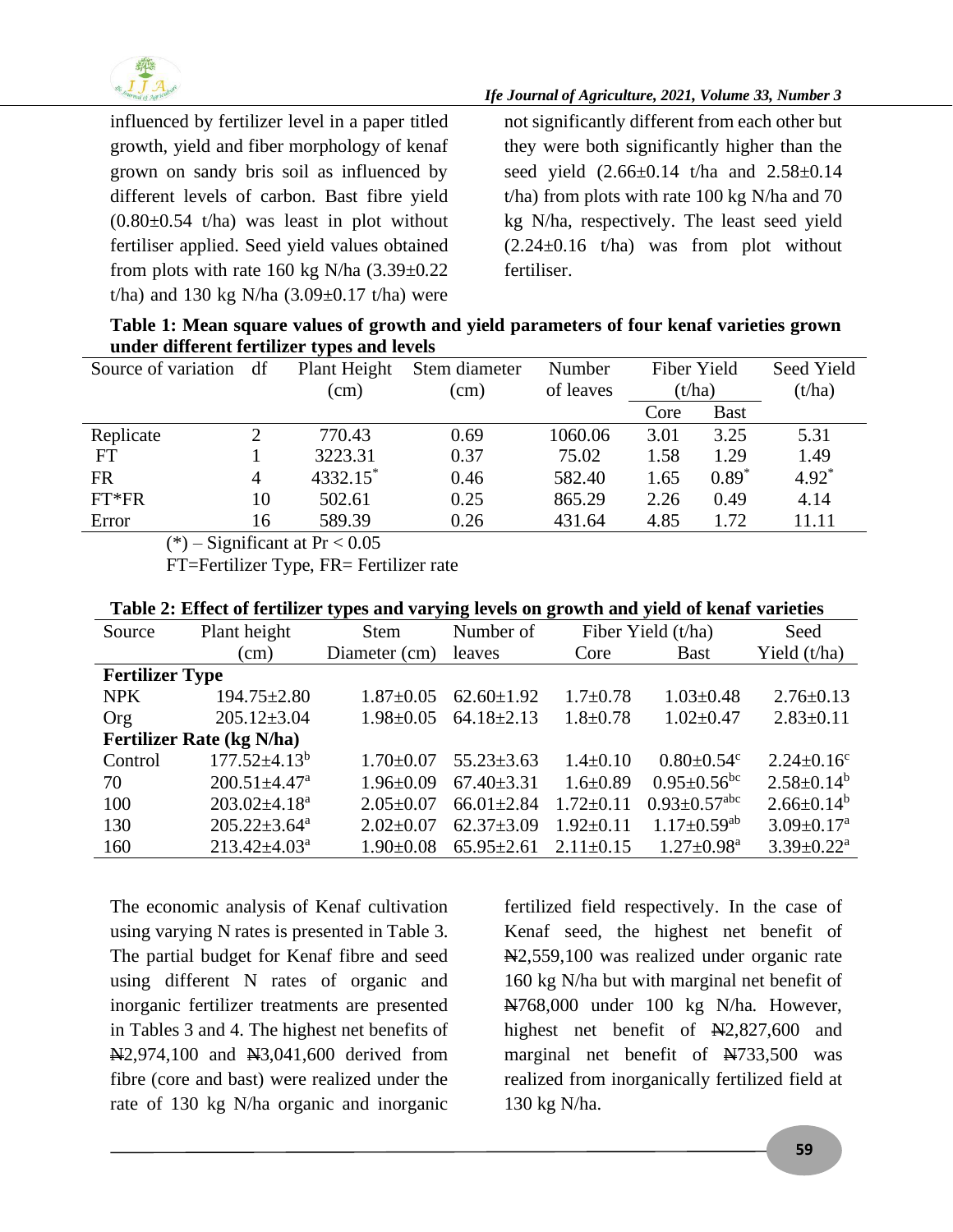

#### **Table 3: Partial budget of Kenaf fiber yield as influenced by organic and inorganic fertilizer**

|                                        | Organic fertiliser |                  |              |                  |                  |                | Inorganic fertiliser |                |              |            |  |
|----------------------------------------|--------------------|------------------|--------------|------------------|------------------|----------------|----------------------|----------------|--------------|------------|--|
| $N$ kg/ha                              | $\boldsymbol{0}$   | 70               | 100          | 130              | 160              | $\mathbf{0}$   | 70                   | 100            | 130          | 160        |  |
| Average fibre yield                    |                    |                  |              |                  |                  |                |                      |                |              |            |  |
| Core kg/ha                             | 540                | 1700             | 1830         | 1990             | 2050             | 550            | 1650                 | 1680           | 1960         | 1680       |  |
| Bast kg/ha                             | 340                | 810              | 980          | 1370             | 1220             | 350            | 960                  | 990            | 1210         | 1030       |  |
| Gross field benefit (N/ha)             |                    |                  |              |                  |                  |                |                      |                |              |            |  |
| Core ( $N 500/kg$ )                    | 270,000            | 850,000          | 915,000      | 995,000          | 1,025,000        | 275,000        | 825,000              | 840,000        | 980,000      | 840,000    |  |
| Bast (N 2000 / kg)                     | 680,000            | 1,620,000        | 1,960,000    | 2,740,000        | 2,440,000        | 700,000        | 1,920,000            | 1,980,000      | 2,420,000    | 2,060,000  |  |
| Total gross benefit                    | 950,000            | 2,470,000        | 2,875,000    | 3,735,000        | 3,465,000        | 975,000        | 2,745,000            | 2,820,000      | 3,400,000    | 2,900,000  |  |
| Cost of Input/Labour (N/ha)            |                    |                  |              |                  |                  |                |                      |                |              |            |  |
| Land preparation                       | 40,000             | 40,000           | 40,000       | 40,000           | 40,000           | 40,000         | 40,000               | 40,000         | 40,000       | 40,000     |  |
| Seed (N $1,800 / kg$ )                 | 18,000             | 18,000           | 18,000       | 18,000           | 18,000           | 18,000         | 18,000               | 18,000         | 18,000       | 18,000     |  |
| Planting (N $1,500$ / md)              | 7,500              | 7,500            | 7,500        | 7,500            | 7,500            | 7,500          | 7,500                | 7,500          | 7,500        | 7,500      |  |
| Weeding $(N 1,500 / md)$               | 15,000             | 15,000           | 15,000       | 15,000           | 15,000           | 15,000         | 15,000               | 15,000         | 15,000       | 15,000     |  |
| Organic fertiliser (N 2,500/bag)       | $\boldsymbol{0}$   | 250,000          | 400,000      | 500,000          | 600,000          | $\overline{0}$ | $\overline{0}$       | $\overline{0}$ | $\mathbf{0}$ | $\theta$   |  |
| Inorganic fertiliser (N $7,500 /$ bag) | $\mathbf{0}$       | $\boldsymbol{0}$ | $\mathbf{0}$ | $\boldsymbol{0}$ | $\boldsymbol{0}$ | $\overline{0}$ | 52,500               | 75,000         | 97,500       | 120,000    |  |
| Fertiliser application (N 1,500/md)    | $\boldsymbol{0}$   | 7,500            | 7,500        | 7,500            | 7,500            | $\overline{0}$ | 7,500                | 7,500          | 7,500        | 7,500      |  |
| Insecticide /application               | 12,900             | 12,900           | 12,900       | 12,900           | 12,900           | 12,900         | 12,900               | 12,900         | 12,900       | 12,900     |  |
| Harvesting (N $1,500$ / md)            | 30,000             | 30,000           | 30,000       | 30,000           | 30,000           | 30,000         | 30,000               | 30,000         | 30,000       | 30,000     |  |
| Processing fibre                       | 80,000             | 80,000           | 80,000       | 80,000           | 80,000           | 80,000         | 80,000               | 80,000         | 80,000       | 80,000     |  |
| Transportation                         | 50,000             | 50,000           | 50,000       | 50,000           | 50,000           | 50,000         | 50,000               | 50,000         | 50,000       | 50,000     |  |
| Total cost that vary                   | 253,400            | 510,900          | 660,900      | 760,900          | 860,900          | 253,400        | 313,400              | 335,900        | 358,400      | 380,900    |  |
| Net benefit                            | 696,600            | 1,959,100        | 2,214,100    | 2,974,100        | 2,604,100        | 721,600        | 2,431,600            | 2,484,100      | 3,041,600    | 2,519,100  |  |
| Marginal Net benefit                   |                    | 1,262,500        | 255,000      | 760,000          | $-370,000$       |                | 1,710,000            | 52,500         | 557,500      | $-522,500$ |  |

1. Gross field benefits: Field price/kg \* average yield (kg/ha). Where field price is market value of 1 kg of the crop.

2. Costs that vary: Include only those cost that are affected by alternative treatments being considered.

3. Net benefit: This is calculated by subtracting the total costs that vary from the total benefits.

4. Md: Man day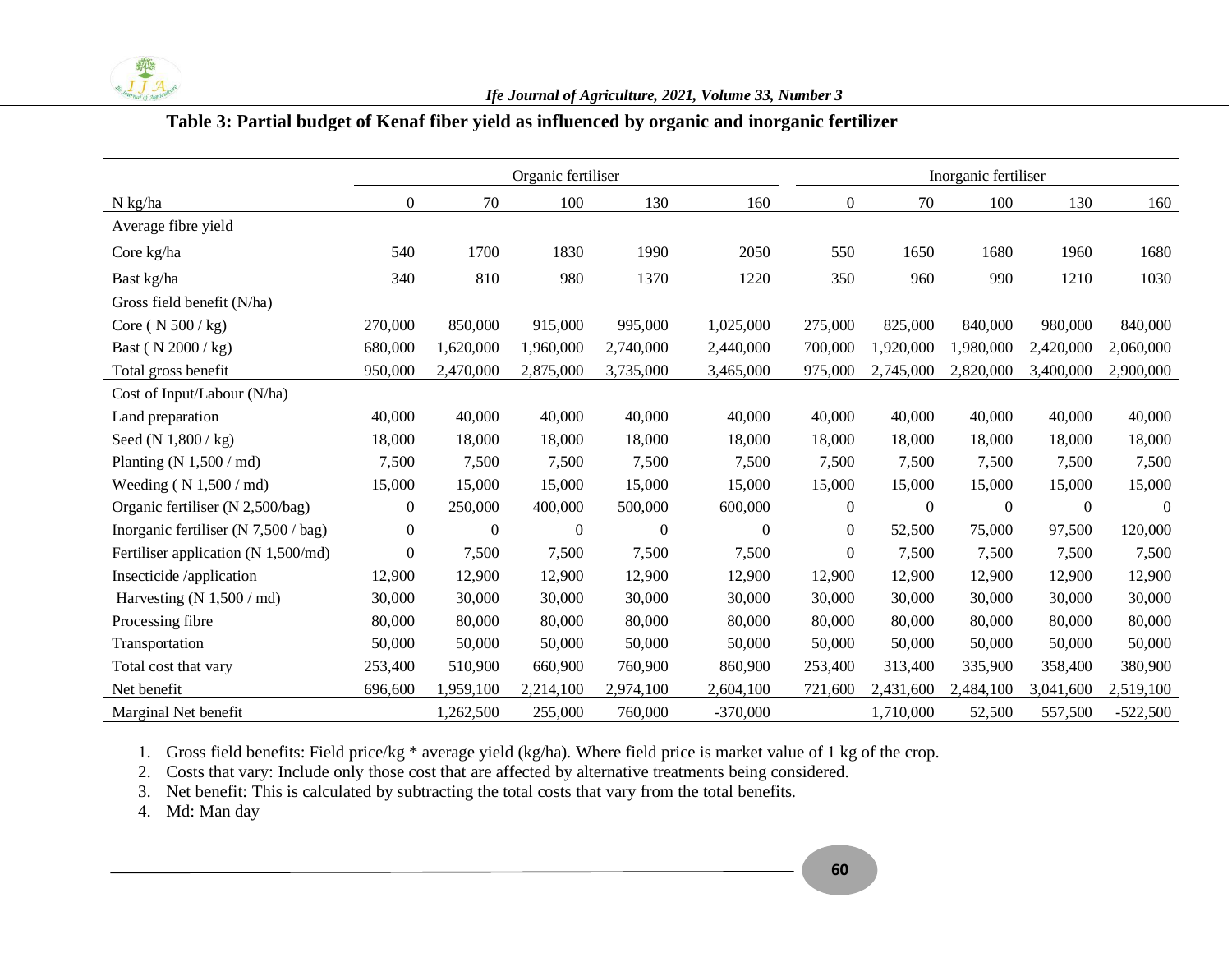

#### *Ife Journal of Agriculture, 2021, Volume 33, Number 3*

## **Table 4: Partial budget of Kenaf seed yield as influenced by organic and inorganic fertilizer**

|                                      | Organic fertilizer |           |           |           |           |                  | Inorganic fertiliser |           |           |            |  |  |
|--------------------------------------|--------------------|-----------|-----------|-----------|-----------|------------------|----------------------|-----------|-----------|------------|--|--|
| N kg/ha                              | 0                  | 70        | 100       | 130       | 160       | $\overline{0}$   | 70                   | 100       | 130       | 160        |  |  |
| Average Seed yield kg/ha             | 510                | 720       | 1230      | 1650      | 1900      | 490              | 1260                 | 1350      | 1770      | 1550       |  |  |
| Gross field benefit (N/ha)           |                    |           |           |           |           |                  |                      |           |           |            |  |  |
| Seed $(N 1,800/kg)$                  | 918,000            | 1,296,000 | 2,214,000 | 2,970,000 | 3,420,000 | 882,000          | 2,268,000            | 2,430,000 | 3,186,000 | 2,790,000  |  |  |
| Cost of Input/Labour (N/ha)          |                    |           |           |           |           |                  |                      |           |           |            |  |  |
| Land preparation                     | 40,000             | 40,000    | 40,000    | 40,000    | 40,000    | 40,000           | 40,000               | 40,000    | 40,000    | 40,000     |  |  |
| Seed $(N 1,800 / kg)$                | 18,000             | 18,000    | 18,000    | 18,000    | 18,000    | 18,000           | 18,000               | 18,000    | 18,000    | 18,000     |  |  |
| Planting $(N 1,500 / \text{md})$     | 7,500              | 7,500     | 7,500     | 7,500     | 7,500     | 7,500            | 7,500                | 7,500     | 7,500     | 7,500      |  |  |
| Weeding ( $N$ 1,500 / md)            | 15,000             | 15,000    | 15,000    | 15,000    | 15,000    | 15,000           | 15,000               | 15,000    | 15,000    | 15,000     |  |  |
| Organic fertiliser (N 2,500/bag)     | $\theta$           | 250,000   | 400,000   | 500,000   | 600,000   | 0                | $\theta$             | $\Omega$  | $\theta$  | $\theta$   |  |  |
| Inorganic fertiliser (N7,500 /       | 0                  |           |           |           | $\Omega$  | $\boldsymbol{0}$ | 52,500               | 75,000    | 97,500    | 120,000    |  |  |
| bag)                                 |                    |           |           |           |           |                  |                      |           |           |            |  |  |
| Fertiliser application (N 1,500/     | $\Omega$           | 7,500     | 7,500     | 7,500     | 7,500     | $\boldsymbol{0}$ | 7,500                | 7,500     | 7,500     | 7,500      |  |  |
| md)                                  |                    |           |           |           |           |                  |                      |           |           |            |  |  |
| Insecticide/application              | 12,900             | 12,900    | 12,900    | 12,900    | 12,900    | 12,900           | 12,900               | 12,900    | 12,900    | 12,900     |  |  |
| cost of harvesting $(N \ 1,500/mol)$ | 30,000             | 30,000    | 30,000    | 30,000    | 30,000    | 30,000           | 30,000               | 30,000    | 30,000    | 30,000     |  |  |
| cost of processing seed              | 80,000             | 80,000    | 80,000    | 80,000    | 80,000    | 80,000           | 80,000               | 80,000    | 80,000    | 80,000     |  |  |
| cost of transportation               | 50,000             | 50,000    | 50,000    | 50,000    | 50,000    | 50,000           | 50,000               | 50,000    | 50,000    | 50,000     |  |  |
| Total cost that vary                 | 253,400            | 510,900   | 660,900   | 760,900   | 860,900   | 253,400          | 313,400              | 335,900   | 358,400   | 380,900    |  |  |
| Net benefit                          | 664,600            | 785,100   | 1,553,100 | 2,209,100 | 2,559,100 | 628,600          | 1,954,600            | 2,094,100 | 2,827,600 | 2,409,100  |  |  |
| Marginal Net benefit                 |                    | 120,500   | 768,000   | 656,000   | 350,000   |                  | 326,000,             | 139,500   | 733,500   | $-418,500$ |  |  |

1. Gross field benefits: market value of 1kg of the crop

2. Costs that vary: Include only those that are affected by alternative treatments being considered.

3. Net benefit: This is calculated by subtracting the total cost that vary from the total gross benefit

4. Md: Manday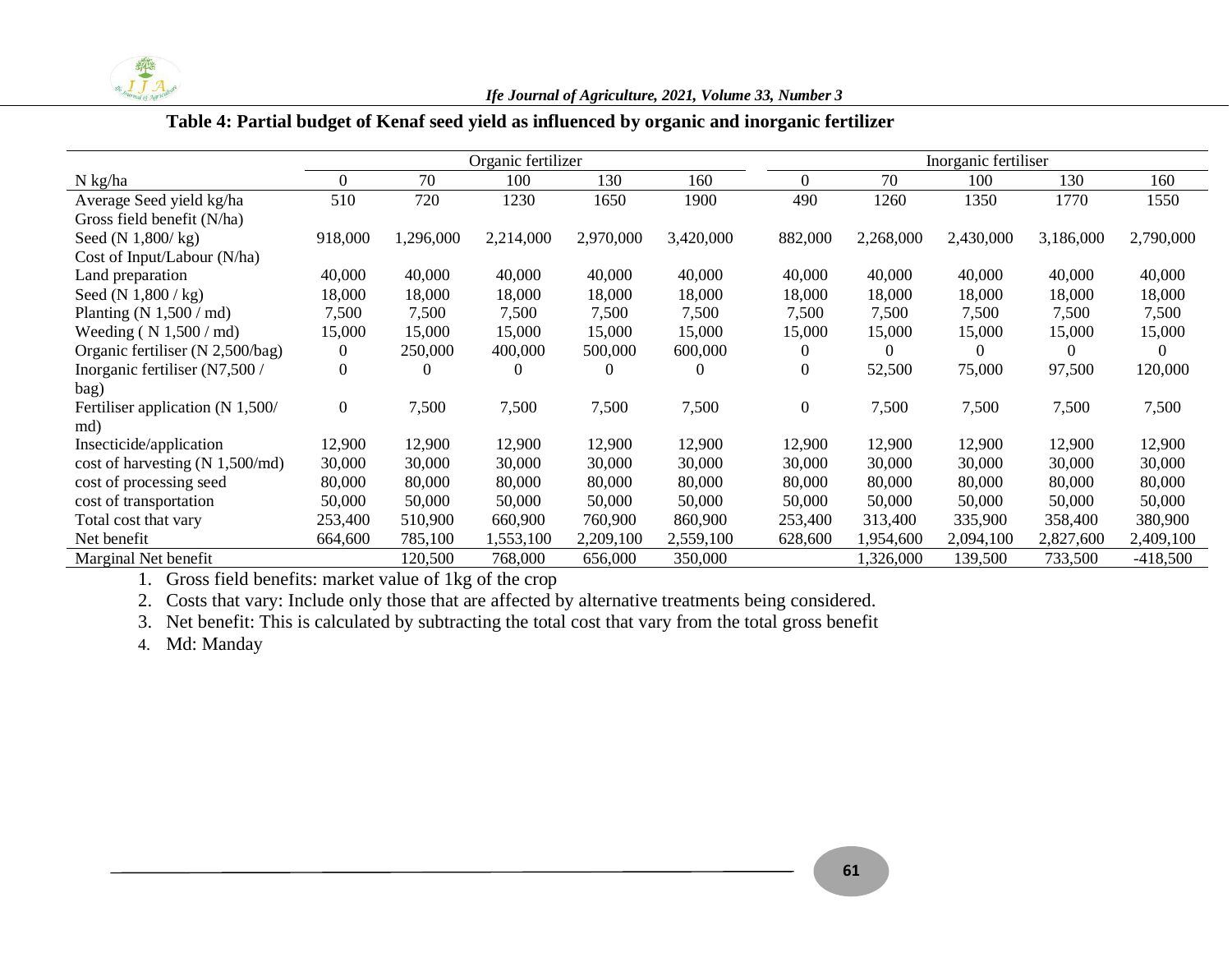

#### **Table 5: Partial budget of Kenaf fibre yield as influenced by residual organic and inorganic fertiliser**

|                            |                  |           | Organic fertiliser |           |           | Inorganic fertiliser |           |         |         |           |  |
|----------------------------|------------------|-----------|--------------------|-----------|-----------|----------------------|-----------|---------|---------|-----------|--|
| N kg/ha                    | $\boldsymbol{0}$ | 70        | 100                | 130       | 160       | $\boldsymbol{0}$     | 70        | 100     | 130     | 160       |  |
| Average fibre yield        |                  |           |                    |           |           |                      |           |         |         |           |  |
| Core kg/ha                 | 490              | 850       | 910                | 1210      | 1650      | 450                  | 450       | 450     | 460     | 470       |  |
| Bast kg/ha                 | 250              | 620       | 700                | 950       | 1020      | 230                  | 220       | 230     | 240     | 230       |  |
| Gross field benefit (N/ha) |                  |           |                    |           |           |                      |           |         |         |           |  |
| Core ( $N 500 / kg$ )      | 245,000          | 425,000   | 455,000            | 605,000   | 825,000   | 225,000              | 225,000   | 225,000 | 230,000 | 235,000   |  |
| Bast ( $N \, 2000 / kg$ )  | 500,000          | 1,240,000 | 1,400,000          | 1,900,000 | 2,040,000 | 460,000              | 440,000   | 460,000 | 480,000 | 460,000   |  |
| Total gross benefit        | 745,000          | 1,665,000 | 1,855,000          | 2,505,000 | 2,865,000 | 685,000              | 665,000   | 685,000 | 710,000 | 695,000   |  |
| Cost of Input/Labour       |                  |           |                    |           |           |                      |           |         |         |           |  |
| (N/ha)                     |                  |           |                    |           |           |                      |           |         |         |           |  |
| Land preparation           | 15,000           | 15,000    | 15,000             | 15,000    | 15,000    | 15,000               | 15,000    | 15,000  | 15,000  | 15,000    |  |
| cost of seed (N $1,800/$   |                  |           |                    |           |           |                      |           |         |         |           |  |
| kg)                        | 18,000           | 18,000    | 18,000             | 18,000    | 18,000    | 18,000               | 18,000    | 18,000  | 18,000  | 18,000    |  |
| Planting $(N 1,500/mol)$   | 7,500            | 7,500     | 7,500              | 7,500     | 7,500     | 7,500                | 7,500     | 7,500   | 7,500   | 7,500     |  |
| Weeding ( $N$ 1,500 / md)  | 15,000           | 15,000    | 15,000             | 15,000    | 15,000    | 15,000               | 15,000    | 15,000  | 15,000  | 15,000    |  |
| Insecticide /application   | 12,900           | 12,900    | 12,900             | 12,900    | 12,900    | 12,900               | 12,900    | 12,900  | 12,900  | 12,900    |  |
| Harvesting $(N 1,500/$     |                  |           |                    |           |           |                      |           |         |         |           |  |
| md)                        | 30,000           | 30,000    | 30,000             | 30,000    | 30,000    | 30,000               | 30,000    | 30,000  | 30,000  | 30,000    |  |
| cost of processing fibre   | 80,000           | 80,000    | 80,000             | 80,000    | 80,000    | 80,000               | 80,000    | 80,000  | 80,000  | 80,000    |  |
| cost of transportation     | 50,000           | 50,000    | 50,000             | 50,000    | 50,000    | 50,000               | 50,000    | 50,000  | 50,000  | 50,000    |  |
| Total cost of input        | 228,400          | 228,400   | 228,400            | 228,400   | 228,400   | 228,400              | 228,400   | 228,400 | 228,400 | 228,400   |  |
| Net benefit                | 516,600          | 1,436,600 | 1,626,600          | 2,276,600 | 2,636,600 | 456,600              | 436,600   | 456,600 | 481,600 | 466,600   |  |
| Marginal Net benefit       |                  | 920,000   | 190,000            | 650,000   | 360,000   |                      | $-20,000$ | 20,000  | 25,000  | $-15,000$ |  |

1. Gross field benefits: market value of 1kg of the crop

2. Net benefit: This is calculated by subtracting the total cost of input from the total gross benefit

3. Md: Man day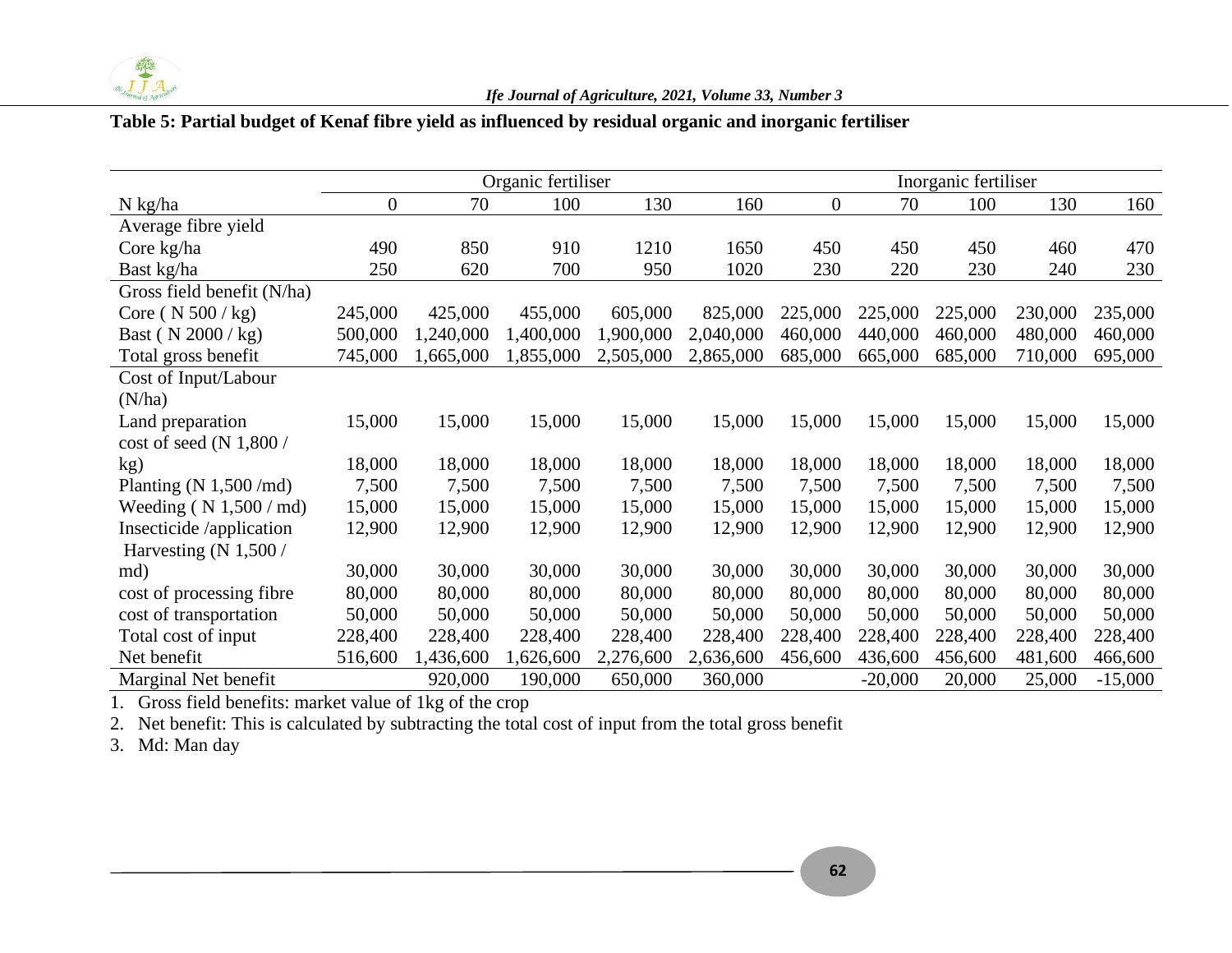

#### *Ife Journal of Agriculture, 2021, Volume 33, Number 3*

#### **Table 6: Partial budget of Kenaf seed yield as influenced by residual organic and inorganic fertiliser**

|                                    |                  |         | Organic fertilizer |           | Inorganic fertiliser |                  |         |           |           |                |
|------------------------------------|------------------|---------|--------------------|-----------|----------------------|------------------|---------|-----------|-----------|----------------|
| $N$ kg/ha                          | $\boldsymbol{0}$ | 70      | 100                | 130       | 160                  | $\boldsymbol{0}$ | 70      | 100       | 130       | 160            |
| Average Seed yield kg/ha           | 340              | 510     | 820                | 900       | 1010                 | 330              | 340     | 330       | 320       | 320            |
| Gross field benefit (N/ha)         |                  |         |                    |           |                      |                  |         |           |           |                |
| Seed $(N \ 1,800/kg)$              | 612,000          | 918,000 | ,476,000           | 1,620,000 | 1,818,000            | 594,000          | 612,000 | 594,000   | 576,000   | 576,000        |
| Cost of Input/Labour $(N/ha)$      |                  |         |                    |           |                      |                  |         |           |           |                |
| Land preparation                   | 15,000           | 15,000  | 15,000             | 15,000    | 15,000               | 15,000           | 15,000  | 15,000    | 15,000    | 15,000         |
| Seed (N $1,800$ / kg)              | 18,000           | 18,000  | 18,000             | 18,000    | 18,000               | 18,000           | 18,000  | 18,000    | 18,000    | 18,000         |
| Planting $(N 1,500 / \text{md})$   | 7,500            | 7,500   | 7,500              | 7,500     | 7,500                | 7,500            | 7,500   | 7,500     | 7,500     | 7,500          |
| Weeding $(N 1,500/mol)$            | 15,000           | 15,000  | 15,000             | 15,000    | 15,000               | 15,000           | 15,000  | 15,000    | 15,000    | 15,000         |
| Insecticide/application            | 12,900           | 12,900  | 12,900             | 12,900    | 12,900               | 12,900           | 12,900  | 12,900    | 12,900    | 12,900         |
| Harvesting $(N 1,500 / \text{md})$ | 30,000           | 30,000  | 30,000             | 30,000    | 30,000               | 30,000           | 30,000  | 30,000    | 30,000    | 30,000         |
| Processing seed                    | 80,000           | 80,000  | 80,000             | 80,000    | 80,000               | 80,000           | 80,000  | 80,000    | 80,000    | 80,000         |
| Transportation                     | 50,000           | 50,000  | 50,000             | 50,000    | 50,000               | 50,000           | 50,000  | 50,000    | 50,000    | 50,000         |
| Total cost of input                | 228,400          | 228,400 | 228,400            | 228,400   | 228,400              | 228,400          | 228,400 | 228,400   | 228,400   | 228,400        |
| Net benefit                        | 383,600          | 689,600 | ,247,600           | 1,391,600 | ,589,600             | 365,600          | 383,600 | 365,600   | 347,600   | 347,600        |
| Marginal Net benefit               |                  | 306,000 | 558,000            | 144,000   | 198,000              |                  | 18,000  | $-18,000$ | $-18,000$ | $\overline{0}$ |

1. Gross field benefits: Field price/kg \* average yield (kg/ha). Where field price is market value of 1 kg of the crop.

2. Net benefit: This is calculated by subtracting the total costs of input from the total benefits.

3. Md: Man day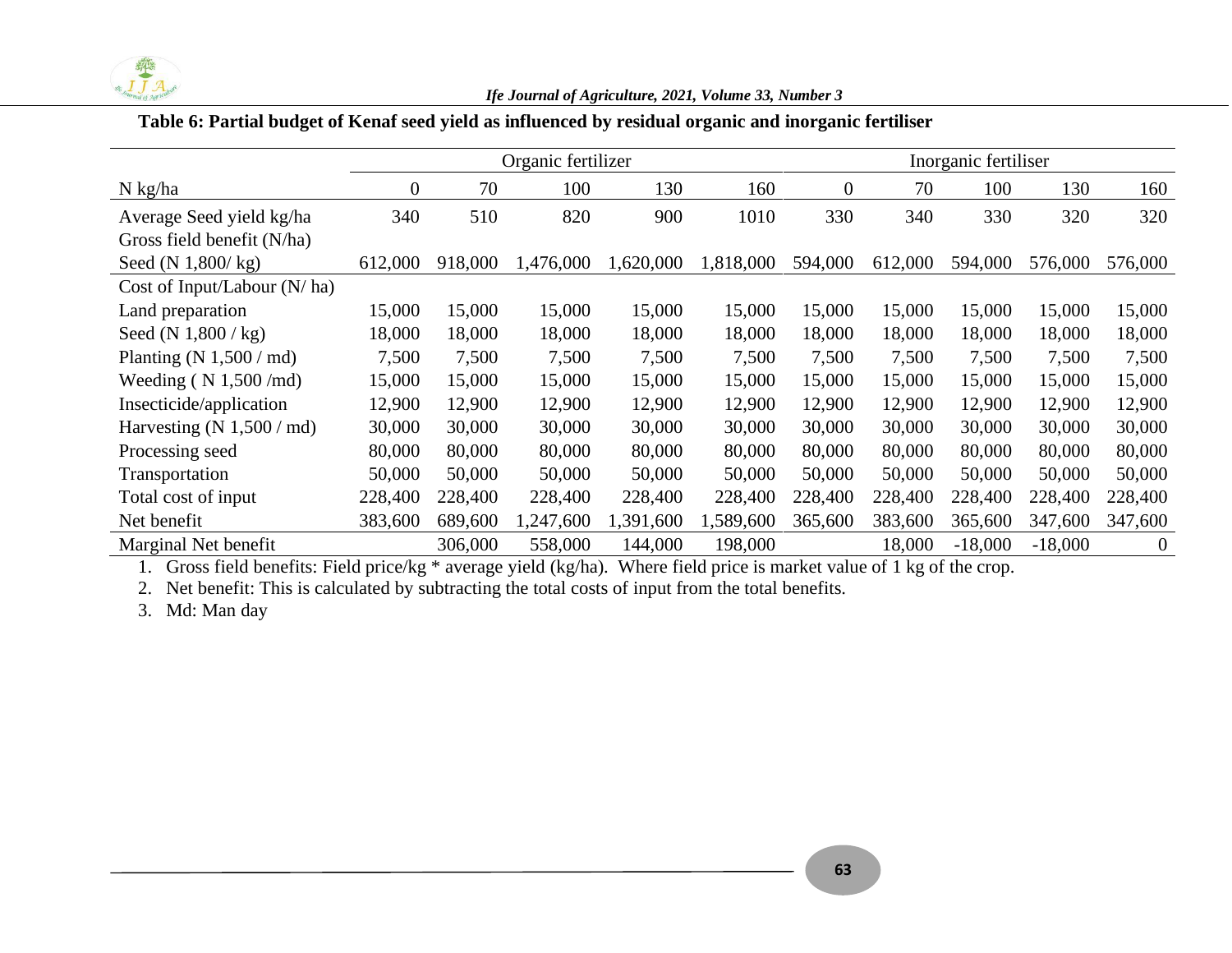

The net benefit and marginal net benefit from the residual effects of fertilizer applied on kenaf fibre and seed are presented in Tables 5 and 6. The highest net benefit of  $\mathbb{N}2,636,600$ was attained at 160 kg N/ha while the highest marginal net benefit of  $\cancel{\text{N}}$  650,000 was at 130 kg N/ha under organic fertilizer treated field. Both net and marginal net benefits of N481,600 and N25,000, respectively were obtained at 130 kg N/ha under inorganic fertilized field for fibre yield. For seed, both net benefit and marginal net benefit of  $\text{N1},589,600$  and  $\text{N198},000$ , respectively were at 160 kg N/ha under organic fertilized field. This result corroborated the findings of Agbaje *et al.* (2008) that net benefit from kenaf fibre varied with increase in use of the external inputs while the lowest net benefit was from plot without external input.

The economic analysis of the cost of N in the kenaf cultivation indicated that farmers make extra investment by applying organic fertiliser but in return, they obtain extra benefit due to higher yield in first and following year. Also, the marginal net benefit ranged from  $\cancel{\text{N}}$  255,000 to  $\cancel{\text{N}}$  760,000 in the first year and  $\cancel{\text{N}}$  190,000 to  $\cancel{\text{N}}$  650,000 in the second year from organic fertilized field for fibre, while the marginal net benefit for seed under organic fertiliser ranged from  $\mathbb{H}$ 120,500 to  $\cancel{\text{N}}$  768, 000 in the first year and  $\cancel{\text{N}}$ 306,000 to N558, 000 in the second year. It was recommended that higher rate above 130 kg N/ha of inorganic application is considered a waste since it did not translate to higher yield of kenaf.

# **CONCLUSION AND RECOMMENDATION**

Kenaf growth and yield could be improved through the use of external input such as

#### *Ife Journal of Agriculture, 2021, Volume 33, Number 3*

fertilisers. However, rate above 130 kg N/ha could amount to a waste as this does not translate to economic benefits. Hence application of 130 kg N/ha was found profitable for kenaf fibre and seed production**.** 

#### **REFERENCES**

- Adeniyan, O.N., Aluko, O.A., Olanipekun, S.O., Olasoji, J.O., Adetunmbi, J.A., Alake, C.O., and Adenekan, M.O. (2014). Genotype  $\times$  environment interaction and stability analysis in kenaf (*Hibiscus cannabinus* L.) for growth and yield performances in Southwest Nigeria. *Journal of Agricultural Science*, 6. 8: 1- 7.
- Agbaje, G. O., Saka, J. O., Adegbite, A. A and Adeyeye, O. O. (2008): Influence of Agronomic Practices on Yield and Profitability in Kenaf (*Hibiscus cannabinus* L.) Fibre Cultivation *African Journal of Biotechnology*. Vol 7 (5), pp. 565-574,
- Agbaje, G.O, Aluko O.A and Olasoji. J.O. (2011). Effect of plant spacing on seed yield and yield components in kenaf (*Hibiscus cannabinus*) variety, Ifeken 400. *African Journal of plant Science,* 5. 12: 718-721.
- Ajijola S., G.O. Agbaje and B.A. Ogunbodede (2011): Economic Feasibility of Kenaf (*Hibiscus cannabinus*) Powder Production in Southwestern Nigeria. *Moor Journal of Agricultural Research* 12 (2): 116 – 122.
- Danalatos, N.G., and Archontoulis, S.V. (2010). Growth and biomass productivity of kenaf (*Hibiscus cannabinus* L.) under different agricultural input and